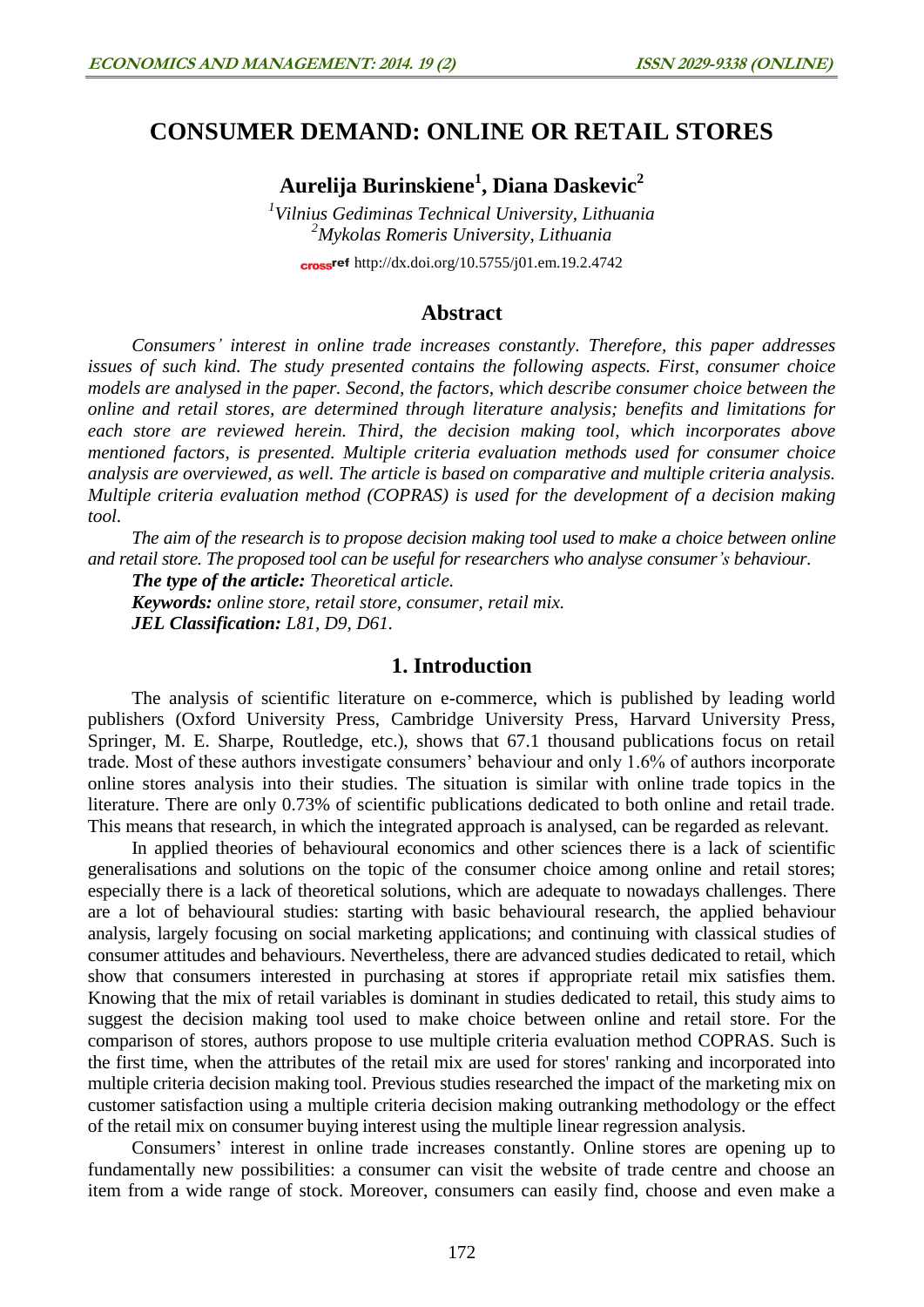'purchase-sale' deal with a direct producer online. This encourages more and more consumers to buy products directly. However, across different stores, the online store is the fastest developing. Its sales growth rates, each year, are more than 11% higher compared to other stores (TV stores, retail stores, representatives visiting client, etc.), whose sales growth rates each year are lower than 3% (Burinskienė & Burinskas, 2012).

Thus, the results of such analysis show the importance of the research, which combines the analysis of online and retail stores from the consumer perspective. The paper presents the results of investigations in this context.

The study presented in the paper contains three different aspects. First, consumer choice models are analysed. Second, the attributes, which describe consumer choice between online and retail store, are determined through literature analysis; benefits and limitations for each store are reviewed herein. Third, the decision making tool, which incorporates above mentioned attributes, is presented. The study results regarding the methods used for consumer choice analysis are overviewed, as well. The methods of research: comparative and systematic analysis.

The scientific novelty of the study – composed decision making tool, which incorporates attributes used for consumer choice between online and retail stores.

## **2. Consumer's choice models**

Consumer's behaviour involves different types of decisions. First, consumers decide which products to purchase from all available in the market. Second, they decide what quantity to purchase of items they have selected. In general, these two decisions are explained by scientists using the customer behaviour model. There are different versions of the model. One version of customer behaviour model attempts to depict rational brand choice behaviour by the buyers under conditions of incomplete information and limited ability. Another version of the model offers no detailed explanation of the internal factors, which may affect the personality of the consumer, and how the consumer develops his attitude toward the product. For example, scientists examine situational factors that may increase consumption or reinforce feelings of satisfaction for brands already being used. But in general, this model (Gluhovsky, 2009) is capable of including too many variables. In our study, we have to involve store choice attribute.

Consumer behaviour theory is concerned with the complex interaction of cultural, psychological, economic, and social factors involved in the process of consumers' decisions. The Behavioural Perspective Model (described by Foxall (2009)) – decision making tool that embodies benefits and costs associated with consumer choice and can be used to interpret the wide range of consumer behaviour cases like every day purchasing, innovative consumer choice, imitation, 'green' consumer behaviour, and compulsive behaviours in shopping. The different types of behaviour include maintenance (activities necessary for the consumers physical survival and welfare: food and the societal obligations), accumulations (behaviours involved in certain kinds of saving, collecting, and instalment buying), pleasure (consumption of popular entertainment), and accomplishment (behaviour showing social and economic achievement, and personal attainment). These four types of behaviour can be applied to the communications of innovations of new products. The last presented accomplishment category will be the first group exposed to the product, for the consumers-initiators. As the life of the product continues, the other three behaviours will come into effect in order of early imitators (pleasure), later imitators (accumulation), and last adopters (maintenance) (DiClemente & Hantula, 2003).

Foxall (2009) thinks that the basic model can be used to interpret consumer behaviour (not in isolation from the marketing influences that shape it). The model explains consumer behaviour with reference to physical surroundings, rules, and temporal frame. The consumer's 'learning history' includes accumulated past knowledge, information, and direct and indirect experience (Alshurideh, 2014). Foxall (2009) claimed that the model covers a distinct gap in the literature. Applied behaviour analysis is lacking an integrative model of consumer behaviour based on a critical evaluation of behaviour theory. The model has been used to investigate different marketing phenomena, consumer brand choice (Alshurideh, 2014).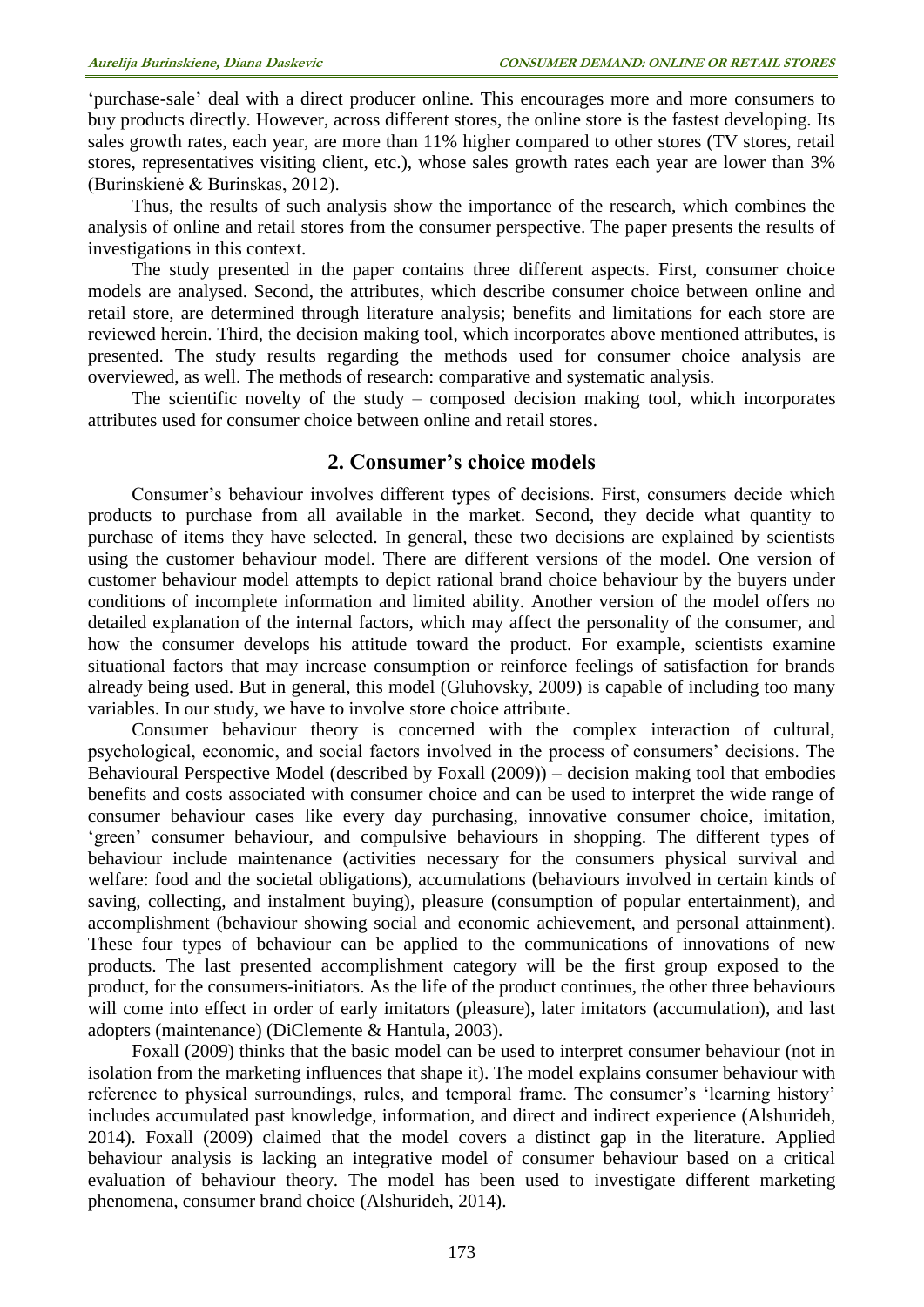Hauser and Urban (2011) proposed a normative methodology for modelling consumer response to innovation. This methodology integrates knowledge in the fields of psychometrics, utility theory, and stochastic choice modelling. The methodology consists of consumer response process. Consumer response is based on individual choice process and the aggregation of predictions of individual choices.

Other authors have described the 'behaviouristic' advertisements. Authors are arguing that one key responsibility of the consumer behaviourists is to teach people how to be better consumers and information seekers, and not necessarily how to consume more. In further conceptual analysis, specific examples of applications of a behaviour modification perspective in marketing, principles of classical conditioning, and orientation to ecology were delivered (DiClemente & Hantula, 2003).

The most popular consumer choice models used in marketing are multinomial logit models (Zeileis & Croissant, 2010). They involve individual and/or alternative specific variables and demonstrate the statistical significance of brand loyalty, space loyalty, store promotions, price, and other marketing mix variables used to measure sales and market share. Authors compared multinomial logit models to regression models and clarified that multiple attribute choice modelling is included only in multinomial logit models. Especially multinomial logit models (which are revising two or more consumer's decisions) have been introduced. The integration is foreseen through the utility function or the set of decision options (Louiviere, Hensher & Swait, 2000).

The model suits for the estimation of psychological trade-off also it is capable of interacting between attributes. Still, it doesn't take into account the number of items per purchase, so, it can give a poor reading of market share.

Another approach starts with household utility function and covers dynamic phenomena, which often allows consumer to become 'looking forward'. This means that a future account is included into present decision. Bucklin and Lattin (1991) model is used to capture store switching effects. The store choice model uses multinomial logit expression. Key variables are as follows: probability that the store will be selected on a shopping trip, loyalty to chain variable, and categorywide feature variable (weighted average across brands). One difficulty arises seeking to measure the effect of promotions for store choice: consumer makes store choice decision not only based on location factors, waiting lines but also based on individual category's price and promotions. Standard logit model for store choice assumes that the consumer knows all promotions and prices per store, which seems impossible. It seems more likely that there is indirect store switching: different stores are selected for promotional purchase and regular purchase. Over time consumers, become more price and promotion sensitive. This is known as producers initiated forward buying process.

Buying is different in e-environment; consumers may choose from a greater number of online stores and commodities. Different set of variables can be examined. Individual and family, man and woman decision making is different. Household collective decision is synergistic with individual and relational identities of family members; finally family has a shared vision about different options that would serve family identity needs (Epp & Price, 2008). Zhang and Krishnamurthi (2004) provide a decision-support system for planning promotions in online stores. Herein, it is presented that positive purchase feedback results to more repeat purchases.

The site usage models focus on the time-related dimensions of web site usage. They involve different patterns of behaviour on the site: some are related to the usage of web site (visits of offline retailers, shoppers information searching, future purchasing horizons), others – to shopping (they are oriented to consumers ready to buy). Ansari and Mela (2003) proposed simultaneous individual level model, which consists of order size, order incidence, and channel choice. In the model, these three decisions are influenced by the four sets of such effects: consumer demographics (age, income, number of consumers who migrated to web), previous experience with purchasing channel, marketing activity (mails, leaflets received by consumer), and time (seasonality, fashion trends, etc.). Results from channel choice model show that companies may influence channel choice through marketing effort. The authors mention that this could be due to lower switching costs to web and decreasing costs associated with offline trade (Wierenga, 2008). To facilitate assessment of the impact of online activities on offline sales, Biyalogorsky and Naik (2003) developed a method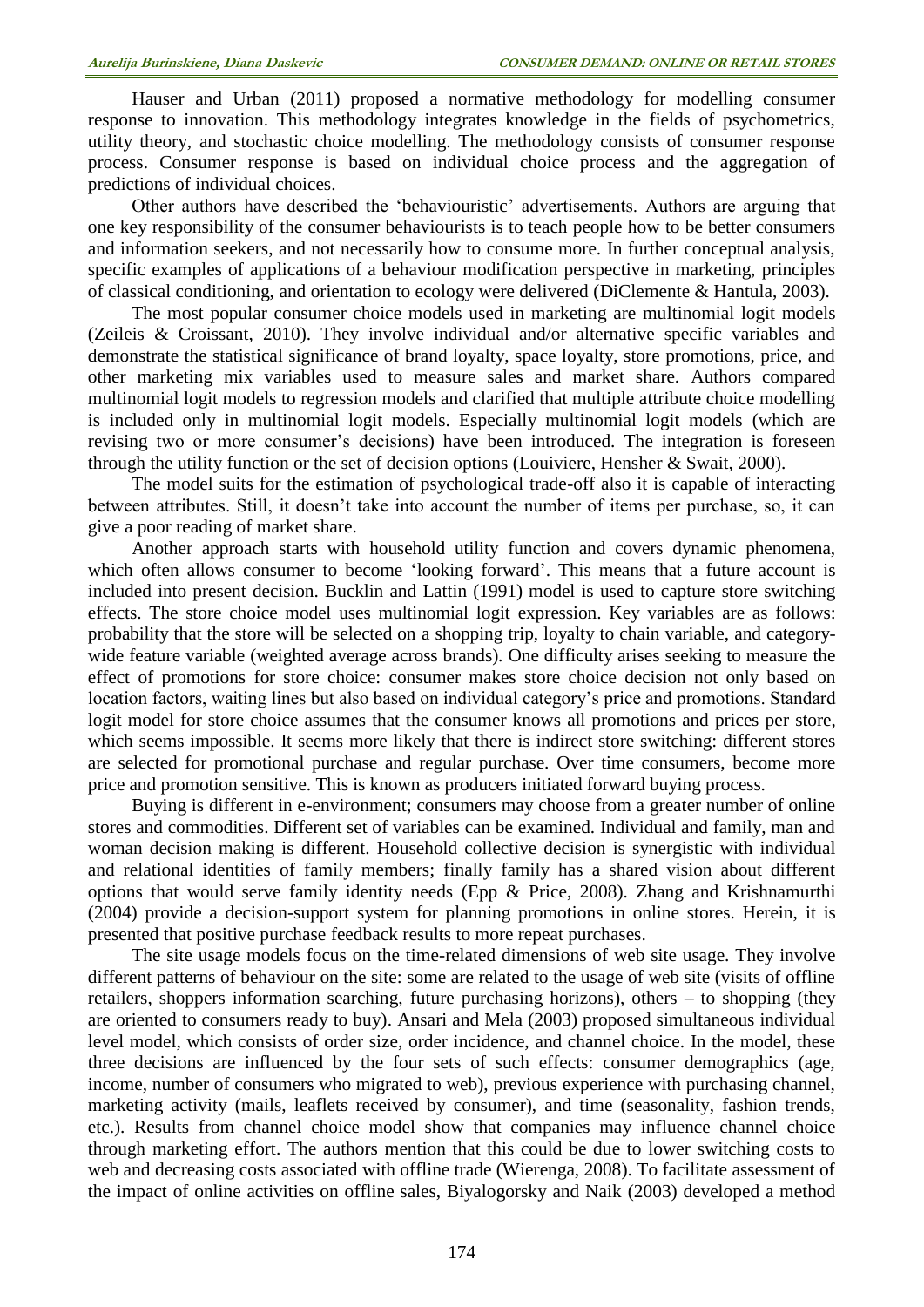that allows retailers to use readily available market data for making informed decisions. The proposed model determines (1) the extent to which online sales cannibalize offline sales and (2) whether online activities build online equity for the firm.

In the modelling set-up developed by Biyalogorsky and Naik (2003), the companies sell through retail stores and new online stores. The objective of the model is to determine how online activity cannibalizes offline sales. It has become apparent that consumers are at least as loyal to online stores as to retail stores. It is also clear that more products are available in online stores than consumers can found in offline stores. Thomas and Sullivan (2005) find that consumers, who purchase across in all channels, are not different from those, who purchase in single channel. But if shopping in multiple channels increases consumer profits he tends to purchase items in multiple channels (Wierenga, 2008).

Finally, this presented model can be extended in several interesting directions. The model starts with measures of consumer online behaviour. Such behaviour, obviously, is the result of marketing actions taken by the firm both online and offline. Given appropriate measures of the firm's marketing efforts, the model can be extended backwards to assess how the marketing efforts led to online behaviour, providing a fuller characterization of how marketing activities impact online and offline sales. Another extension is to consider time-varying parameters. Given the changing nature of the Internet, the amount of cannibalization may increase as the Internet matures. With longer time series that provide more degrees of freedom, one might address this issue by specifying an econometric model for change over time (Biyalogorsky & Naik, 2003). Still more work is needed to understand the effect of competition between sites. New decision making tool might be developed to capture the nature of online retail competition (e.g. how can 'distance' or location be modelled when competition occurs online versus offline?) (Wierenga, 2008).

In another model of consumer behaviour, the Behavioural Ecology of Consumption behaviours comprises search, choice, consumption, and disposition of goods, and they are seen as selected through evolutionary processes (DiClemente & Hantula, 2003).

The theoretical analysis of consumers' choice models shows that for the purpose of modelling consumer choice between online and retail stores, the new decision making tool has to be formulated, as existing models do not involve theoretical knowledge of the retail mix for both online and retail stores. Bellow criteria associated with retail are overviewed.

## **3. Criteria used to model consumer's choice**

Online retailers organise their services to cover logistics, distribution, and online payments. From an online retailer's perspective, digital technologies and the Internet create an opportunity to cross barriers by time and geography. A multiple linear regression analysis concluded that the retail mix affects the consumer buying interest in the Department Store, either simultaneously or partially. Store design and retail display is a variable of the retail mix, which has the dominant influence on consumer buying interest in the Department Store. Knowing that the mix of retail variables is dominant in studies dedicated to retail, this chapter is used to specify retail mix attributes: customer service, location, pricing, store design and display, merchandise assortments, and communication.

First retail mix attribute – customer service (Wolfinbarger & Gilly, 2001). As consumers can stop on the Internet in the comfort of their home environment and get delivery service. It saves time and effort, and they are able to shop any time of the day or night. Especially for consumers that, owning to tier extended working hours, only have the small amount of free time, online shopping is an excellent opportunity. Some retailers have reacted to this by focusing on retail formats that get consumers in and out of stores quick and provide a high degree of reliability that shoppers would find what they need. Retailers are taking pains to convince shoppers to stay longer and take their time to enjoy the shopping experience.

Second retail mix attribute – location (Avery, 1996). Consumers who are not able to shop in traditional stores owing to illness or other immobilizing factors have the ability to shop on the Internet by fulfilling their shopping goals. For consumers who have to travel large distances to stores that provide them with the articles they need, shopping on the Internet is a viable alternative to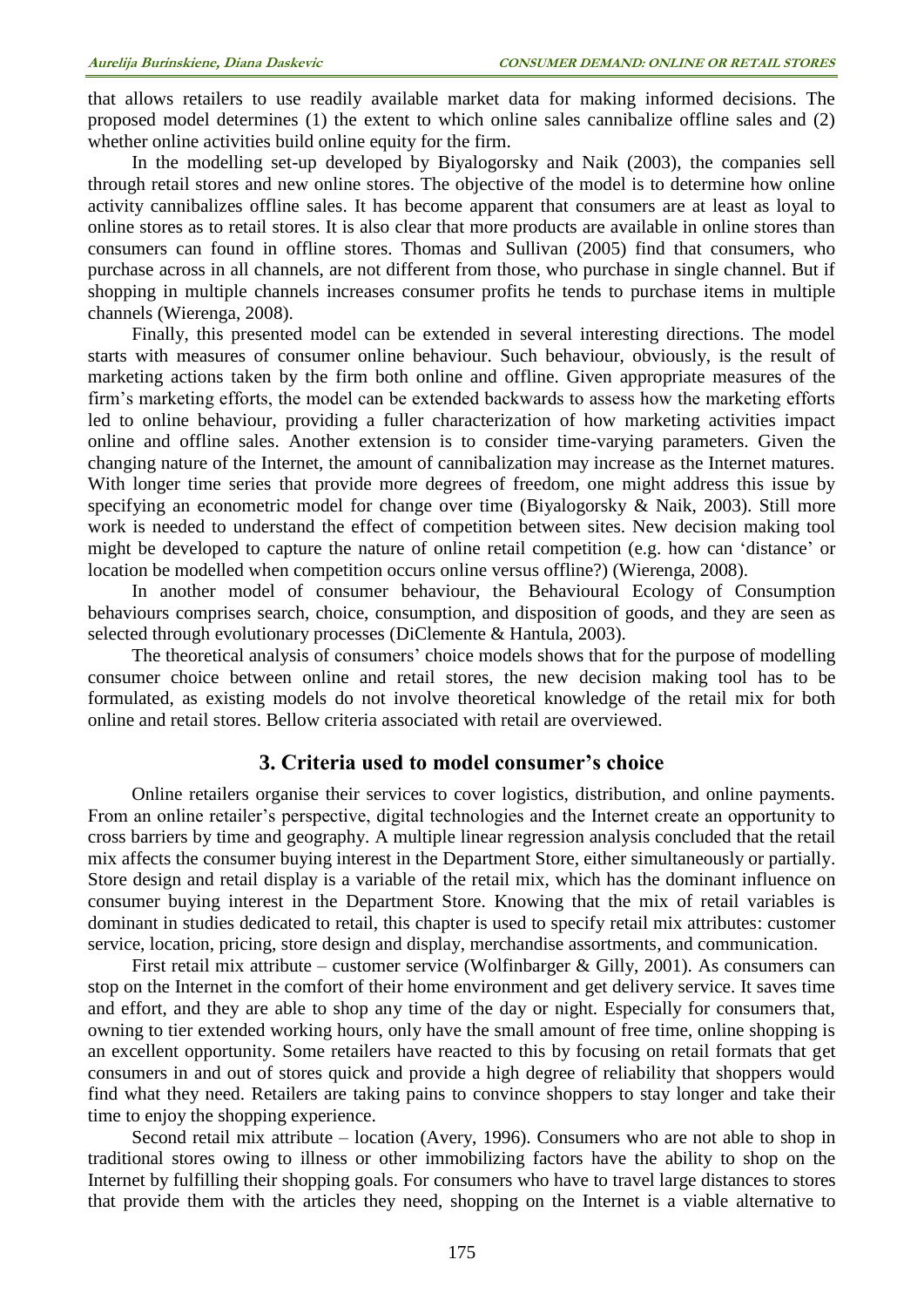overcome this 'geographical distance'. Meier-Pesti and Trubenbach (2009) study showed necessity to ascertain the magnitude of online time savings, which are required to overcome 'geographical distance'. On the other hand, e-commerce has the potential to enable the purchaser to obtain commodities, which are not available in consumer's own country (Commission of the European Communities, 2009). It is evident that, based on Eurobarometer (2008) survey, on average 9 % of the European Union citizens take purchasing trips to another member state. For those and other customers this is the most important possibility to purchase online and receive personal wealth.

Third retail mix attribute – pricing. The main aspects, why consumers are satisfied with the online shopping, are the possibility to compare prices. In practice, the price of the commodity presented at traditional stores at the consumer's country usually includes intermediate's mark-up. It is calculated that on average wholesale mark-up is equal to  $17\%$  and retail mark-up – to  $33\%$ (Statistics department of Lithuania, 2009). This means that online stores (especially) of manufacturers can offer different prices, which gives price savings for the consumer. The prices of commodities, which are sold in traditional stores and online stores, are different due to intense competition in both: physical and virtual environments (Snieška, Virvilaitė, Kvainauskaitė, Neverauskas, Gatautis & Dovalienė, 2007). Actually, the final price (when taxes and delivery costs are included) for the item at supermarket and online is different.

Prices in both online and traditional stores show that it is necessary to ascertain the magnitude of online price savings. In the report 'The Mystery Shopping evolution of cross-border e-commerce in the EU' is stated that the final price from online shop usually is 10% lower than the price for the same item reported in traditional stores. Compared to retail stores, online stores may provide consumers cheaper alternatives, depending on the sector and commodities. According to the study one third of EU citizens are willing to consider the purchasing of commodities from another state over Internet, because they are cheaper (Meier-Pesti & Trubenbach, 2009).

Fourth retail mix attribute – store design and display. Online shopping incorporates many of the same characteristics as 'real world shopping' (Chen & Leteney, 2000), consumers are in a different frame comparing to the traditional way (Burke, 2002). Therefore, it is important to identify the analogies and differences between traditional shopping specifics and the features of online shopping. Retailers have to be aware of the advantages and disadvantages of online shopping compared to the traditional one seeking to understand consumers' motives to choose the channel over the other. Lohse, Bellman and Johnson (2000) set up a table to provide an overview on how the features of a brick-and-mortar store relate to online store. In the table, we have translated these store-features to features relating to online and retail store.

The data bellow (see Table 1) shows that all traditional retail stores features are also present for online shopping, but in most cases in different form and not always a level satisfactory to consumers. For examples, online shoppers are not able to gain experience: feeling the atmosphere and touching or trying merchandise (Lee, Kuo & Russell, 1999).

| <b>Retail stores</b>                | <b>Online stores</b>                                                      |
|-------------------------------------|---------------------------------------------------------------------------|
| Salesclerk service                  | Product descriptions, information, pages, gift services, search function, |
|                                     | and clerk on the phone/e-mail.                                            |
| Sales promotion                     | Online games and lotteries, links to others sites of interest, appetizer  |
|                                     | information, and special offers                                           |
| Store windows display               | Home page                                                                 |
| Store atmosphere                    | Interface consistency, store organization, interface, and graphic quality |
| Aisle products                      | Featured products on hierarchical levels of the store                     |
| Store layout                        | Screen depth, browse and search functions, indicates, and image maps      |
| Number of floors in the store       | Hierarchical levels of the store                                          |
| Number of store entrances and store | Numbers of links to a particular online retail store                      |
| outlets/branches                    |                                                                           |
| Checkout cashier                    | Online shopping basket and/or order from limited to image quality and     |
|                                     | description, potential for sound, and video applications                  |

**Table 1.** Features relating to online and retail store

*Source:* Lohse, Bellman and Johnson (2000)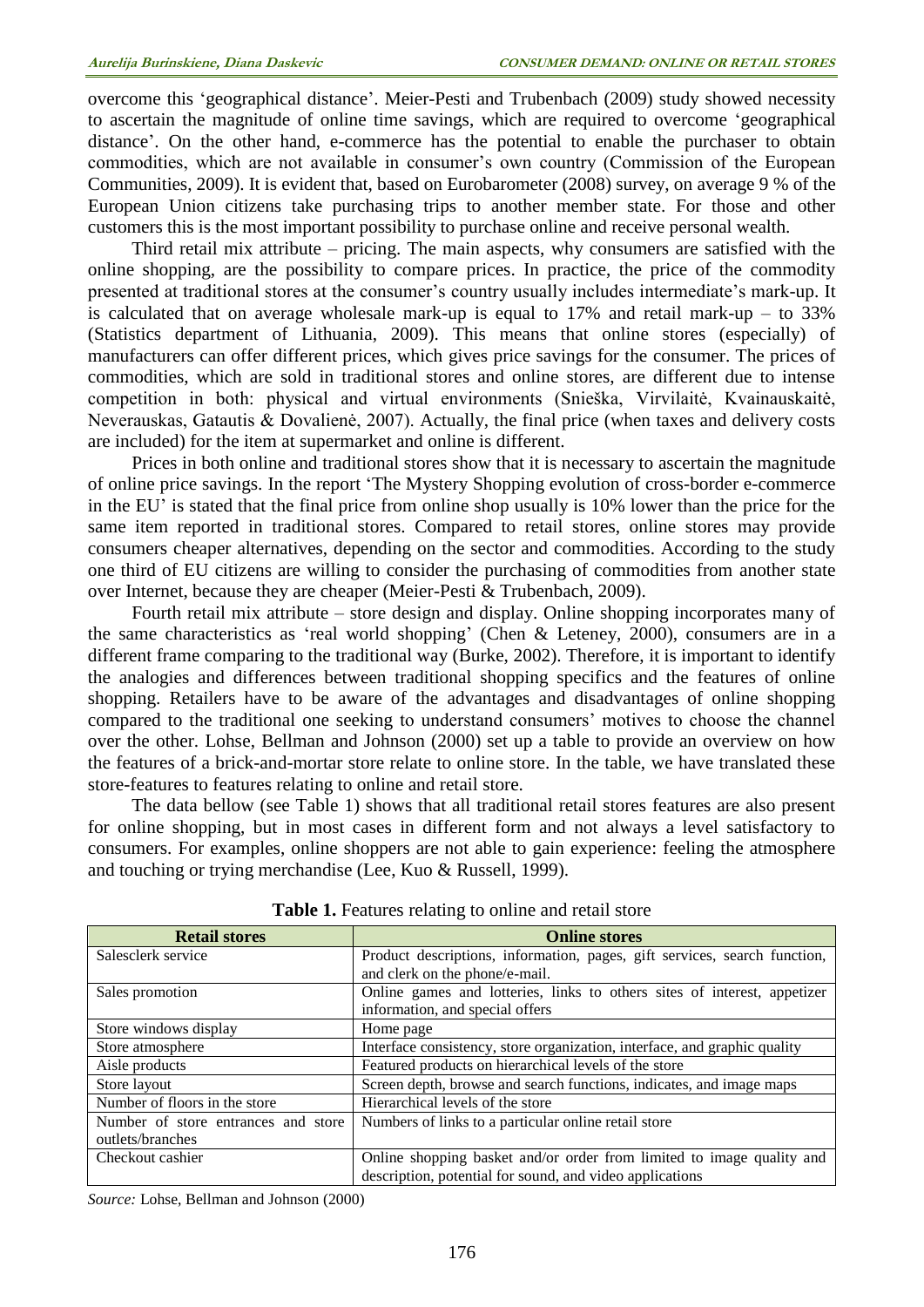Fifth retail mix attribute – merchandise assortments. In case consumers need acquire tailors products, like especially sizes clothing or larger shoes, which are not available in the retail store, shopping on the Internet is an option for them to purchase. The range of goods in a hypermarket is limited to 40–60 thousand items, whereas there are no limitations on having a wider range of goods in the online store.

Sixth retail mix attribute – communication. There are two streams of communication: external communication and internal communication, which has two directions: frontward (from the retailer to customer) and backward (from client back to the retailer). Comparing online store with other purchasing channels (direct mail orders, sales through telephone, salespersons, and TV stores), we have to mention that online store is the most popular channel (because of less costly communication). Communication channel could be used by online sellers to inform consumers about high level of security and privacy. The results of external communication could be measured by the number of people entering the store or the number of unique visits to the online store.

Talking about internal communication, the lack of physical contact and assistance in shopping online is one factor that influences the choice of traditional shopping. The need to touch, feel or try products is not possible in online store. On the other hand, personal-care products like perfume and products that require personal knowledge or experience like computers and cars are less likely to be considered while shopping online (Elliot & Fowell, 2000). Thus in personal interaction with a sales person is required for the products under consideration, consumer's intention to shop on the online store is low. Interaction with sales person is very important for the first product choice, but for repeated purchases it is not very actual. Talking about backward communication in the retail sector, very common practice is evident for retailers to track consumers' basket via loyalty cards. Retailers use this data for drawing personalized perspectives (promotions, discount offers, etc.).

For the comparison of online and retail stores the development of the decision making tool will be delivered. Such tool will incorporate retail mix criteria.

## **4. Online stores – new customer choice**

The absolute majority of the EU citizens agree that, in general, retailers/providers respect their rights as a consumer. The level of agreement is the highest in Luxembourg, Ireland, the UK, and Austria (from 77% to 74%). However, in Greece, Cyprus, in both Bulgaria and the Czech Republic only 37% or 41% of respondents think that retailers/providers respect their rights as a consumer (Eurobarometer, 2012).

The latest available statistical data about online stores via mystery shopping survey is collected by Meier-Pesti and Trubenbach (2009) in the study 'Mystery shopping evaluation of cross-border e-commerce in EU'. This statistical data covers international online sellers, located in the 27 European Union countries (according to the suffix or the registration of the company (in case the suffix is '.com', '.org', '.net', etc.)). The mentioned survey gives a very broad coverage of ecommerce in the European Union, covering 4.000 different online retailers in various product groups. In total, based on the mentioned survey, were tested 10.964 cross-border offers. 52% of online sellers were represented by one offer, 17% of stores – by two offers (from different product groups), other online stores (around 400 of them in total) – by three offers. The study shows the following situation in European Union: 34% of cross-border offers (in percentage of all offers) are not clear, if VAT is included in the initial price or not & 85% of cross-border offers have no final price given; terms and conditions are available for 87% of offers; information on the right of withdrawal is available for 84% of offers & information on refunding is given for 64% of crossborder offers. Neither, regulation requires, such is inconvenient for the customer.

Overall, confidence in buying online domestically ranges from 80% in Denmark to 37% in both Cyprus and Malta; across borders, it ranges from 66% in Ireland to 25% in Hungary (Eurobarometer, 2012).

EU consumers are willing to purchase via the Internet both domestically and cross-border if they have Internet access at home. Across the EU, there is the difference in the level of online shopping recorded for all consumers (53%) and for those with home Internet access (62%). At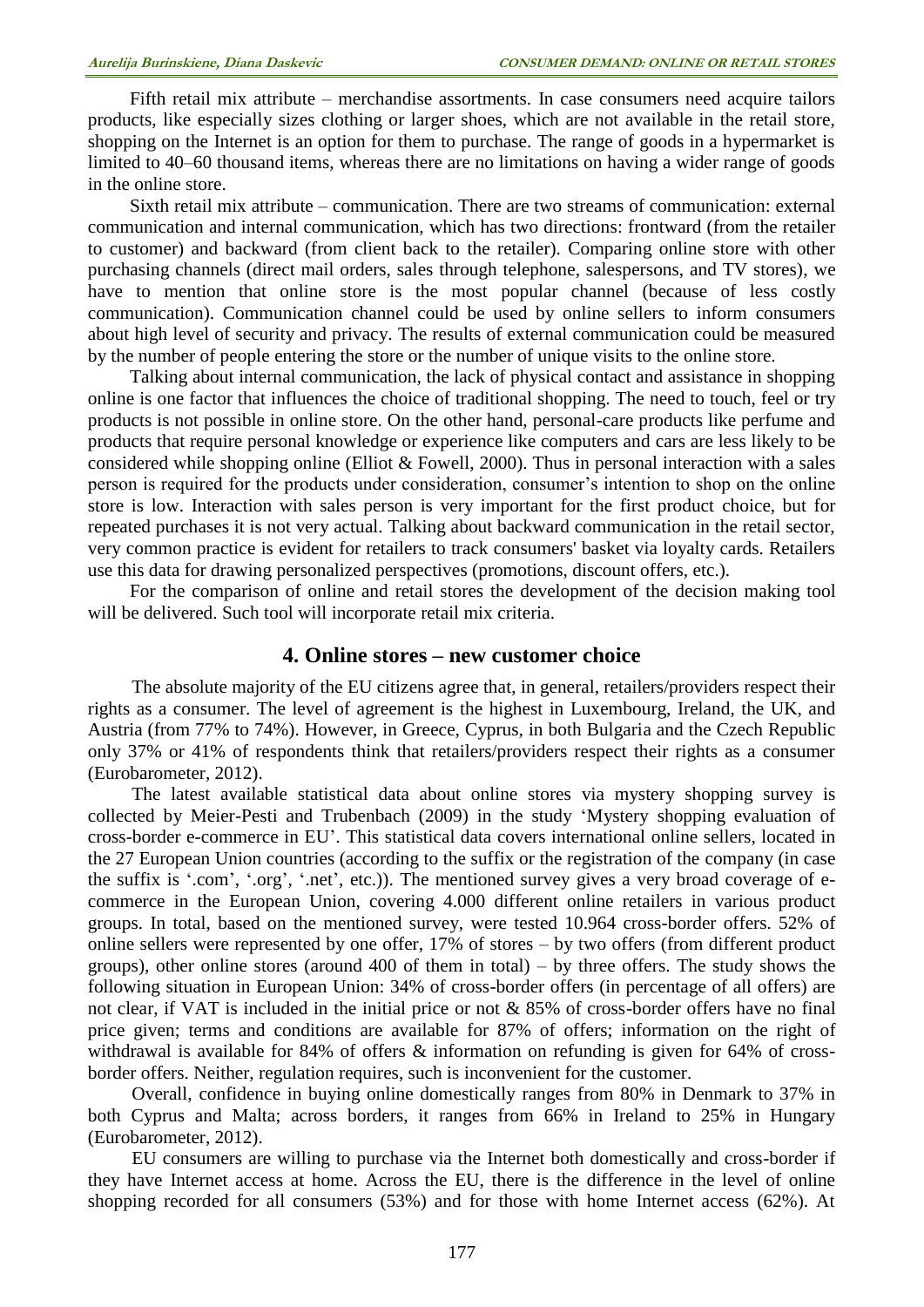national level, the widest differences are in the Hungary (49% vs. 37%), Germany (74% vs. 63%) and the United Kingdom (79% vs. 68%), where are considerably more consumers with home Internet access purchase online than all respondents (Eurobarometer, 2012).

In the online shopping context, consumers evaluate their Internet shopping experience from payment, risks involved, privacy, and security (Burke, 2002; Parasuraman & Zinkhan, 2002; Mathwick, Malhotra & Rigdon, 2001). The lack of trust is one of the most frequently cited reasons for customers not to shop on the Internet (Lee & Turban, 2001). Rotter (1971) researched novel situations and found that people show trust. The most salient source of trust in a retail setting is the sales person, where consumer trust is dependent on the sales person's expertise, likeability, and similarity to the customer (Doney & Cannon, 1997). Consumers cannot physically check the quality of a product or monitor the safety while shopping online. Trust has an important moderating shopping and intention to shop online (Lee & Turban, 2001).

Nevertheless, online shopping fulfils several consumer demands more effectively and efficiently than retail shopping (Grewal, Iyer & Levy, 2002; Chen & Leteney, 2000; Haubl & Trifts, 2000):

- 1) Online store consumers can browse the entire product-assortment with minimal effort and time;
- 2) Consumers can efficiently obtain critical knowledge about products, brands, and increase the competency in making decision while shopping;
- 3) Consumers can easily compare products features, availability, and prices more efficiently than with brick-and-mortar shopping. It is stated in the Commission of the European Communities (2009) survey that price difference is very important criteria for consumer choice between analysed stores.
- 4) Online store provides the level of anonymity for shopping sensitive products;
- 5) Online shopping offers the high level of convenience.

The main aspects, why consumers are satisfied with the online shopping, are the possibility to compare prices, the wider range of offers, the affordability of products, and the choice of alternative online stores. However, they have the biggest worries about the trustworthiness of online stores and the possibility to return commodities (Commission of the European Communities, 2009). The observed period of right on withdrawal in online stores lasts 13 days when the legal period of right on withdrawal is equal from 7 to 14 days (depends on the country of online store).

The survey of VeriSign (2009) shows that many purchasers request online sellers to use additional security technologies. Many customers are familiar with www.visa.com or VeriSign security technologies (which, for example, are used by banks in Lithuania). Following the guidelines of other studies, the authors recommend for consumers to buy form stores, which are using SSL certificates. Purchasers must feel unhesitatingly comfortable with the security measures (which businesses put in place to ensure security and confidentiality, and, in addition, must feel confident that these security measures are effective) (Lohse, Bellman & Johnson, 2001). A high level of security and privacy in the online shopping experience has a positive effect on consumer trust and demand.

## **5. Multiple criteria evaluation methods used for consumer choice analysis**

Multiple attribute decision-making problems are encountered under various situations where the number of alternatives and actions need to be chosen based on the set of attributes. When the separate set of alternatives described by some attributes is considered, three different types of analyses can be performed:

- Ensure that the decision-makers follow a 'rational' behaviour utility theory, value functions, and distance to the ideal point;
- Give some advice based on reasonable (not indisputable) rules;
- Find the preferred solution for the partial decision hypothesis (Zavadskas, Kaklauskas, Turskis & Tamošaitienė, 2009).

Multiple criteria evaluation methods are used to figure which alternative has received the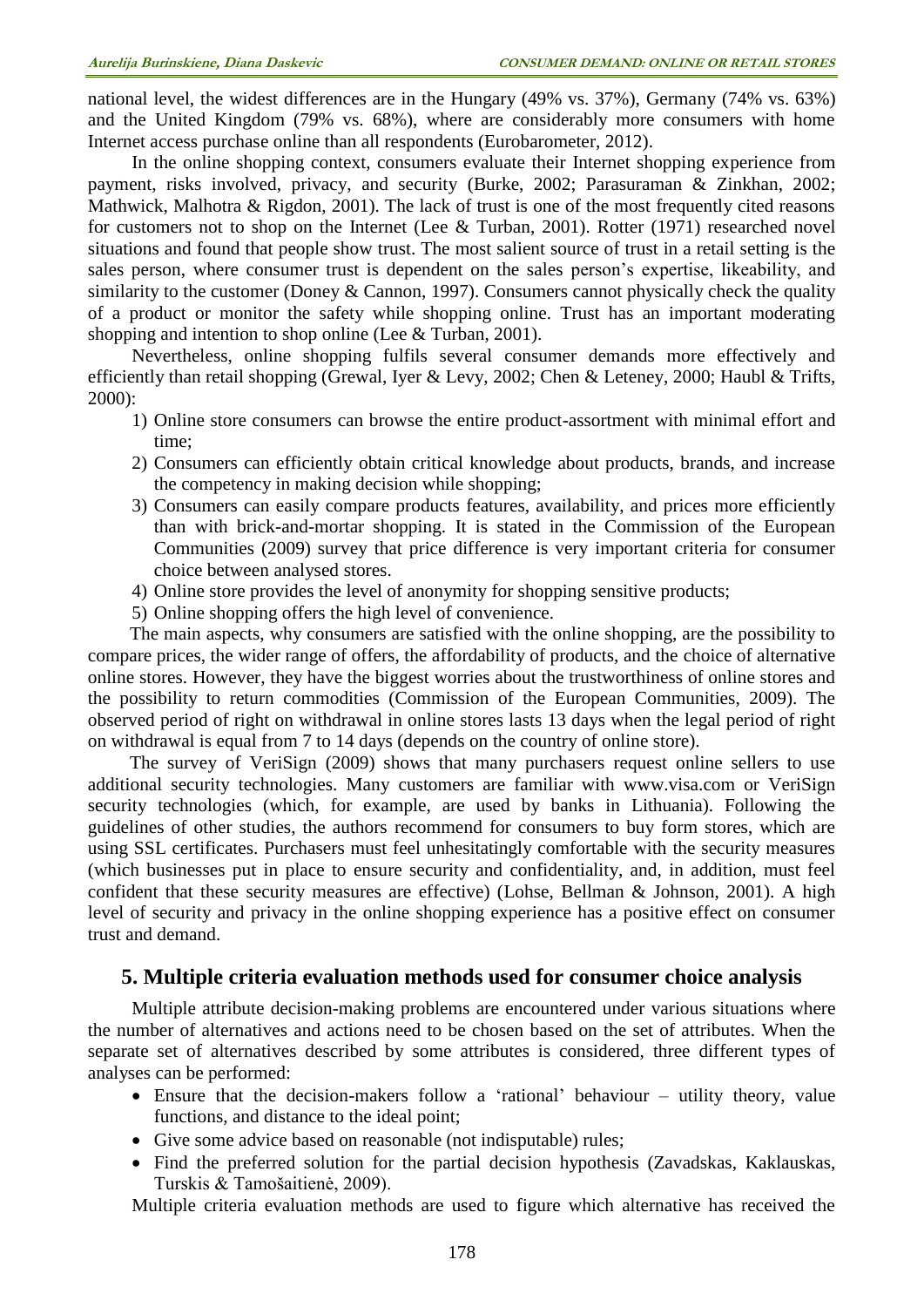highest score. Numerous methods have been developed for the multiple attribute analysis. Multiple attribute analysis is a useful tool in many economic, managerial, and other problems. Wide known methods used for multiple attribute decision making are TOPSIS, SWA, VIKOR, ELECTRE, COPRAS, etc.

The main steps for multiple attribute decision-making are these:

- establishing system for evaluation attributes;
- involving alternatives (generating alternatives);
- evaluating alternatives in terms of attributes (the values of the attributes);
- applying a normative multiple attributes analysis method;
- accepting one alternative with highest score (preferred);
- if the final solution is not accepted, new information has to be gathered, and the next iteration of multiple attributes optimization has to be made (based on Zavadskas *et al*., 2009).

Multiple criteria evaluation methods can be divided into two groups:

1. Common (SR (sum of ranks), GM (geometrical mean), SAW (Simple Additive Weighting), etc).

SR and GM do not take into consideration the criteria weights.

SAW is widely used in practice. It is similar to COPRAS, but SAW may use 'classical' normalization.

2. Complex (TOPSIS, ELECTRA, PROMETHEE, VIKOR, COPRAS, COPRAS-M, etc.).

One multiple criteria evaluation method is COmplex PRoportional ASsessment of alternatives (COPRAS) method. It assumes the direct and proportional dependence of significance and utility degree of the investigated versions on the system of criteria adequately describing the alternatives, values, and the weights of each criterion (Zavadskas, Simanauskas & Kaklauskas, 1999).

In COPRAS-G (COmplex PRoportional ASsessment of alternatives with Grey relations) model, the parameters of alternatives are determined by the grey relational grade and expressed in intervals.

The accuracy of performance measures in COPRAS method is usually assumed to be precise. Sometimes, simplified version (COPRAS-M) of COPRAS method is used for multiple criteria evaluation.

TOPSIS and VIKOR are more complicated approaches sensitive to the variation of the initial data and the complex proportional evaluation; they differ in the criteria used and normalization technique of the initial data. TOPSIS (Technique for Order Preference by Similarity to Ideal Solution) – method used to analyse proximity to the ideal point (the alternative having the shortest distance to the ideal variant and the longest distance to the worst variant is chosen). TOPSIS is using non-standard, so-called vector normalization. VIKOR also uses the specific type of normalisation.

ELECTRE and PROMETHEE are outranking methods. Outranking defines a partial rank to the set of alternatives. It involves integer programming techniques to solve the optimization problem.

Fuzzy TOPSIS, fuzzy COPRAS, COPRAS-G or game theory methods, can be applied in the cases of uncertainty.

Commonly are used SAW, COPRAS, and TOPSIS: the first two have many common features, although the number of advantages and differences. SAW is the oldest representative of the most famous method used in practice. It accurately reflects the idea of quantitative multiple criteria methods – the indicator values and their weights are connected into a single value. Alternatives should be placed (ranked by method calculated the criterion values) in descending order. SAW method can be applied if all criteria, which have maximizing criteria values (when the largest value is the best). This is a SAW method limitation and discomfort (as minimising criteria values have to be transformed to maximising ones). COPRAS method is superior to the SAW method. COPRAS method involves both maximising and minimising criteria values. Under classic normalisation, the results of COPRAS method coincide with the results of SAW method. COPRAS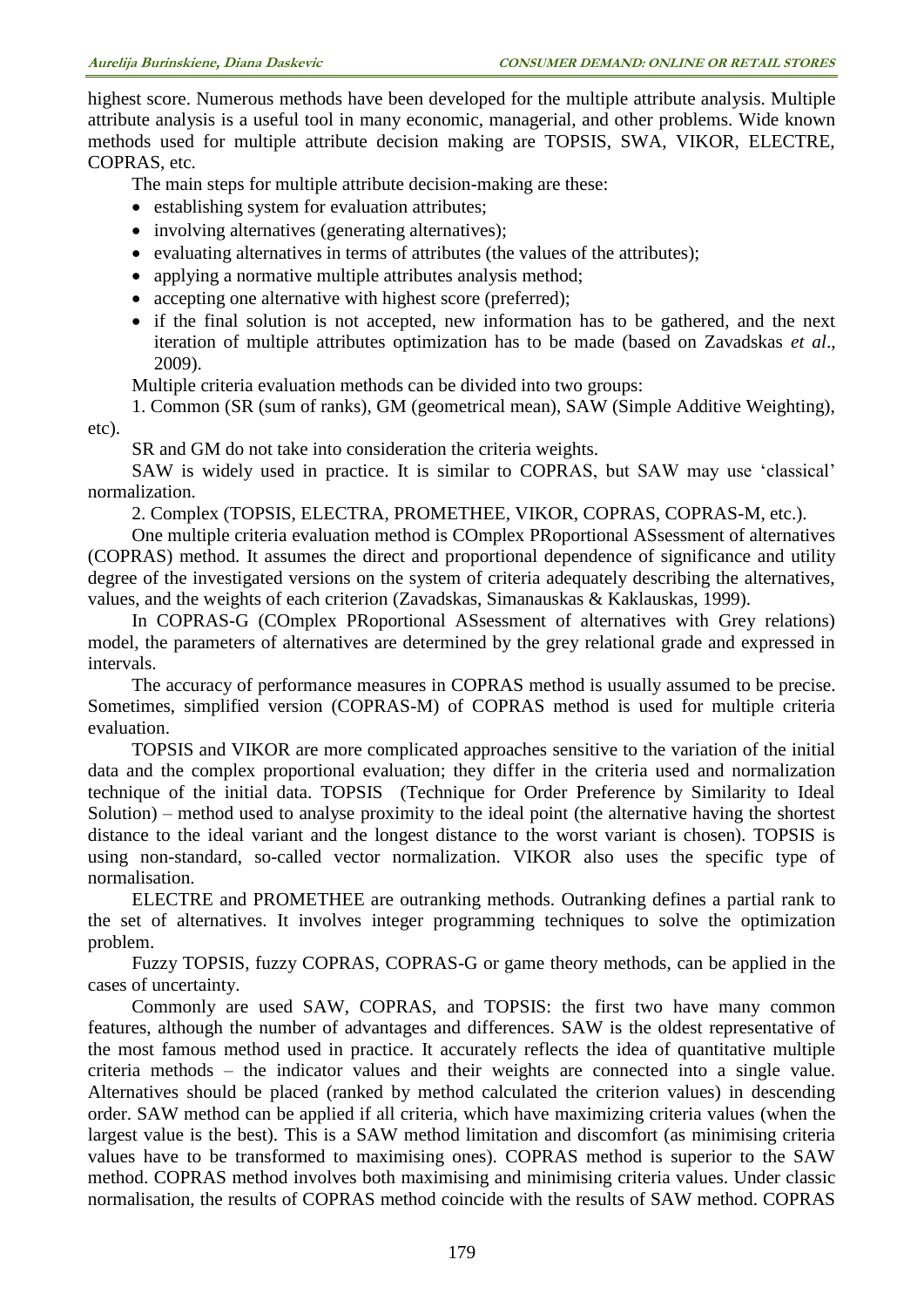allows to predict the influence of minimizing criteria values on the final result, to check the calculations and to take into account possible instability of estimates yielded by the method due to the specific character of the actual data (Podvezko, 2011). Podvezko (2011) paper describes the main features of multiple criteria evaluation methods SAW and COPRAS and their common and diverse characteristics, as well as defines and demonstrates the properties of the method COPRAS, which are of great theoretical and practical value. There is a possible to use both (SAW and COPRAS) for the evaluation of hierarchically structured composite factors (for more information see Podvezko (2011)).

Based on Podvezko (2011) research results, it is sufficient to use multiple criteria assessment techniques COPRAS in the study bellow.

## **6. Results**

For a comparison of retail and online stores, multiple criteria evaluation method COPRAS and the set of six criteria is used. So, according to the retail mix the set consists of the following criteria:

a) Customer service;

- b) Location (associated with travel and travel time costs);
- c) Final price;
- d) Store design and display;
- e) Merchandise assortment;
- f) Communication.

Each decision-maker has its own preferences. Each alternative (purchasing in retail and online store) in the quantitative evaluation is described by six criteria. Quantitative evaluation of such aspects allows defining their impact on the final decision. Some of them differed in optimization direction (Turskis, Zavadskas & Peldschus, 2009). Maximising and minimising criteria are with different directions.

Bellow (see Table 2), the direction of criterion, which is maximizing or minimizing (i.e. max or min in column 2) is defined. For maximizing criteria, the largest value is the best, while for others (minimizing criteria) the smallest value is the best (Podvezko, 2011).

| Criterion                                                     | The direction of criterion |
|---------------------------------------------------------------|----------------------------|
| Customer service                                              | Max                        |
| Location (associated with travel and travel time costs)<br>b) | Min                        |
| Final price                                                   | Min                        |
| Store design and display                                      | Max                        |
| Merchandise assortment<br>e)                                  | Max                        |
| Communication                                                 | Max                        |

**Table 2.** The direction of criteria

*Source:* created by the authors

During the application of COPRAS method direct and proportional dependencies are assumed; the alternatives, values, and weights of criteria are adequately described (Turskis, Zavadskas & Peldschus, 2009). Among Lithuania scientists COPRAS method is used widely, for example, by Andriuškevičius (2005); Antuchevičienė, Zavadskas and Zakarevičius (2010); Bivainis and Drejeris (2009); Ginevičius and Podvezko, (2009); Ginevičius and Podvezko (2008); Ginevičius and Podvezko (2007); Kaklauskas, Gulbinas, Krutinis, Naimavičienė and Šatkauskas (2007); Kildienė, Kaklauskas and Zavadskas (2011); Malinauskas and Kalibatas (2005), and others.

The application of multiple criteria evaluation methods depends on the calculation of criteria weights. Usually for the estimation of weights experts are used. In case studies, the minimum of seven experts has to be used. For the checking consistency of experts' judgments, the coefficient of concordance is calculated (for more details see Appendix 1).

Based on COPRAS method, the multiple criteria problem is represented by a matrix. In our case, the matrix contains 6th criteria (rows) and X alternatives (columns) (see Appendix 2).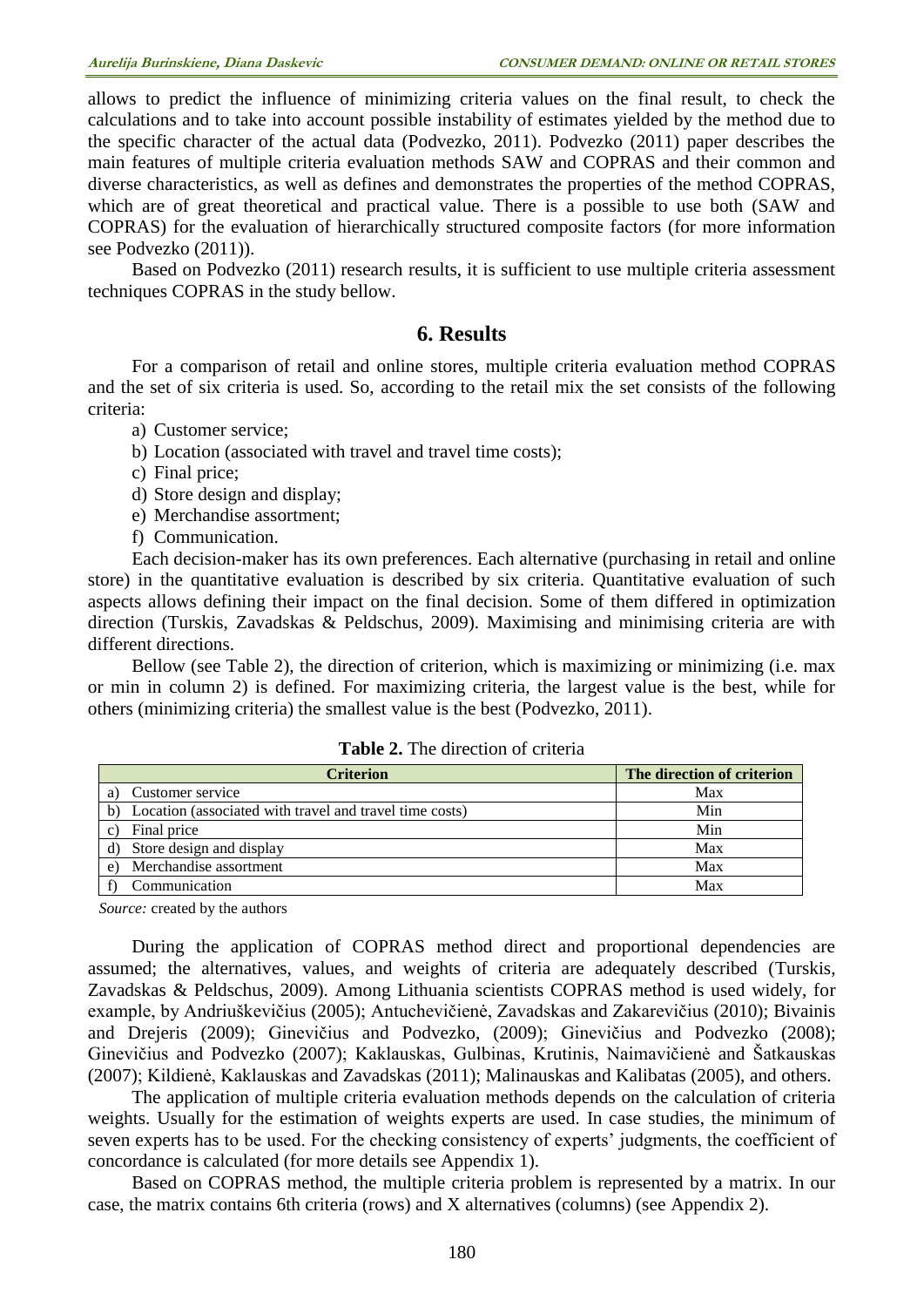In order to avoid the difficulties caused by different dimensions of all six criteria, the hormalization has to be used. Before normalisation, the weights of criteria have to be placed into the decision table. After this, the matrix is normalized according formula (1). The sum of normalized values is equal as always to one (Turskis *et al*., 2009).

$$
D_{ij} = \frac{d_{ij} \cdot q_i}{\sum_{j=1}^n d_{ij}}, i = \overline{1,6}; j = \overline{1,n} \quad , \quad \sum_{i=1}^6 \sum_{j=1}^n D_{ij} = 1
$$
 (1)

here:  $D_{ij}$  is normalised value,  $d_{ij}$  is the value of the criterion, *i* – criterion value at *j* store, *n* – number of stores (alternatives) involved into comparison.

The following calculation of store *j* describing minimizes and maximizes the normalized indicator is used.

In any case, the alternative of store and the sum is always equal to the maximizing  $S<sub>+</sub>$  and minimizes *S-* criteria weight amounts:

$$
S_{+j} = \sum_{i=1}^{6} D_{+ij}, \quad j = \overline{1,n} \qquad S_{-j} = \sum_{i=1}^{6} D_{-ij}, \quad j = \overline{1,n} \qquad S_{+} = \sum_{j=1}^{n} S_{+j} = \sum_{i=1}^{6} \sum_{j=1}^{n} D_{+ij}, \qquad S_{-} = 1 - S_{+} \quad (2)
$$

The alternatives are determined on the basis of describing them and taking into account the lowest with minimizing the value. The relative importance of alternatives is determined by the following formula:

$$
Q_{j} = S_{+j} + \frac{S_{-\min} \cdot \sum_{j=1}^{n} S_{-j}}{S_{-j} \cdot \sum_{j=1}^{n} \frac{S_{-\min}}{S_{-j}}}, j = \overline{1, n}
$$
\n(3)

In the final stage priority sequence is set. The greater the number  $Q_j$ , the higher priority is. According priority sequence  $Q_1 > Q_2 > Q_3$  consumer should choose the store appeared in the first place.

Formulated decision making tool could be used for the ranking online and retail stores in proper priority sequence. It could be used for consumer purchasing decision. In addition, the proposed tool could be useful for authors, which analyse online and traditional shopping. Also, the developed profile further on has to be applied to case study looking up for practical evidence. There are different directions of its practical application: when it is used by group or individual decision makers.

In this study, the six linguistic term set with associated semantic is considered (see Appendix 3).

If stores are ranked by group of people (for example, belonging to the same household or to the group of friends), when decision matrix is more complex (see Appendix 4).

For the integration geometric mean, arithmetic mean or expert evaluation (when the weight per decision maker is given) could be used.

For the convenience of the evaluators, it is recommended to present calculation results in the form of a normalized value matrix, as is given in Appendix 5.

Now using Eq. 1-3 we get the final result – priority sequence (rank for each alternative). For example, alternative A1 gets rank  $3, A2 - 1, A3 - 2, \ldots$ 

#### **7. Discussion**

The theoretical analysis of consumer choice models shows that for the purposes of modelling consumer choice between online and retail stores, the new decision making tool has to be formulated. The Behavioural perspective model – the decision making tool associated with consumer choice – is used to interpret the wide range of consumer behaviour cases: everyday purchasing, 'green' consumer behaviour, and compulsive behaviours. Also, the Model, as it involves situational factors, has been used to investigate different marketing phenomena, consumer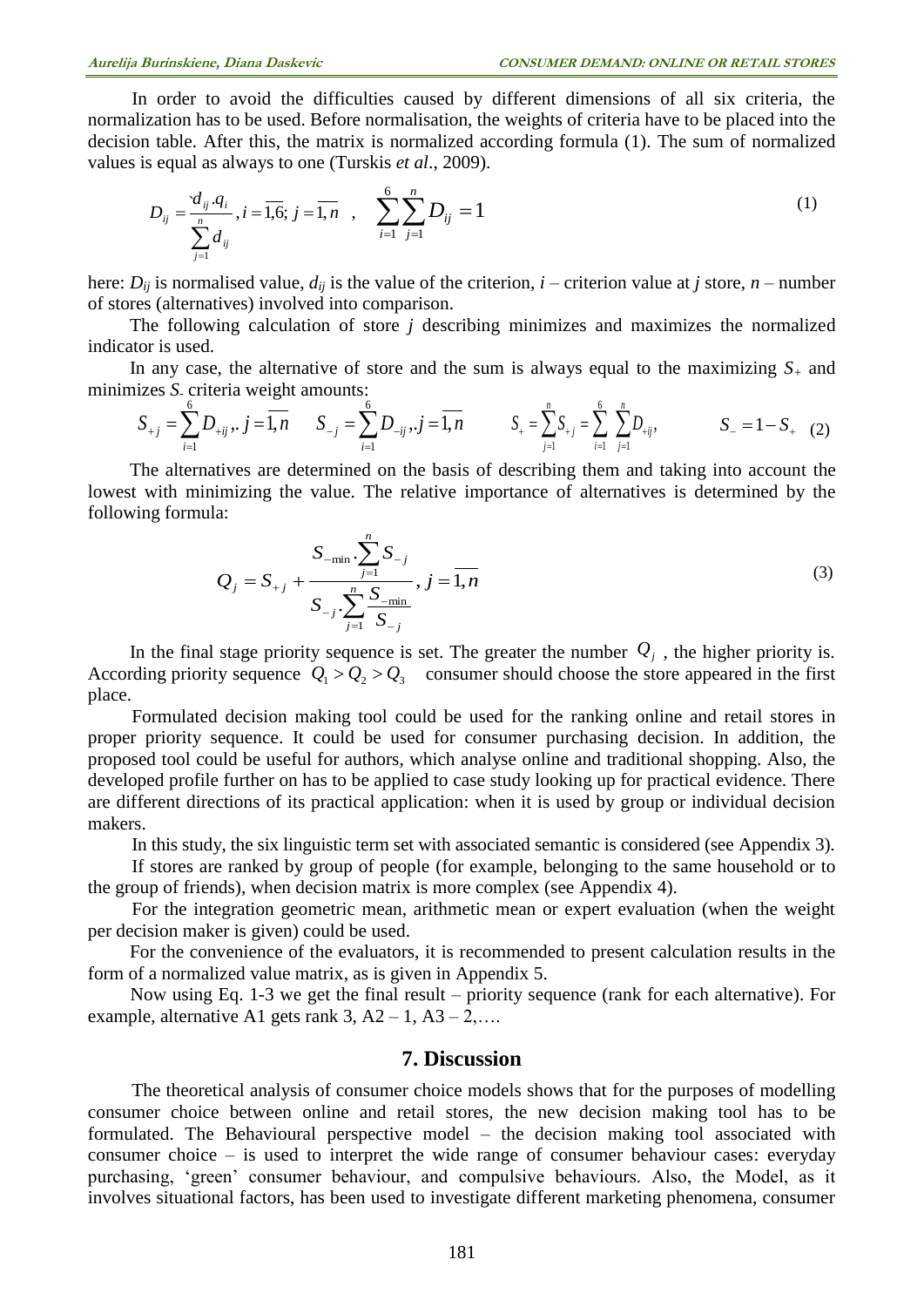brand choice. Channel choice model analyses online and offline sales and their cannibalization, but still more work is needed to understand the effect of competition between sites. Multiple attribute choice models (particularly multinomial logit models) focus on marketing issues. A normative methodology is used for modelling consumer response to innovation. With Bucklin and Lattin (1991) model consumer becomes 'looking forward'. The model is used to capture store switching effects; it involves loyalty to chain variables, category-wide feature variables (weighted average across brands), but the difficulty arises seeking to measure the effect of promotions on store choice.

A review of retail literature shows that for the comparison of online and retail stores, criteria essential for customers' decision, which also emphasize the differences of above mentioned stores, have to be involved; as there are more issues essential for consumers' decisions. In the paper, this theoretical knowledge is extended to the retail mix. New decision making tool is developed to capture the nature of online retail competition (e.g. to capture 'distance' through physical location when competition occurs between online and offline stores).

The analysis of various multiple criteria evaluation methods shows that COPRAS method can be used for the development of the decision making tool.

Finally, decision making tool, which incorporates retail mix criteria, is presented. Formulated tool is useful for the ranking online and retail stores in proper priority sequence and making choice between online and retail stores. Moreover, the proposed tool is not limited. It could be used for the comparison of stores located in any single environment (e.g. online or offline). The possible application of the decision making took showed that the linguistic and quantitative evaluation for such could be used. Also, it could be used by single or multiple decision makers. The developed tool could be useful for authors, which analyse online and traditional shopping.

The research has its limitations. So, future studies should expand this research to such directions:

- − First, to the direction when the same retailers provide multiple purchasing channels;
- − Second, to the direction of products selected from different categories into the basket;
- − Third, to the direction of consumers' demographic characteristics;
- − Fourth, the practical case assessment of proposed decision making tool is also suggested.

#### **References**

- Alshurideh, M. T. (2014). A Qualitative Analysis of Customer Repeat Purchase Behaviour in the UK Mobile Phone Market. Journal of Management Research, 6 (1), 109-125. <http://dx.doi.org/10.5296/jmr.v6i1.4659>
- Andriuškevičius, A. (2005). Evaluation of contractors by using COPRAS the multiple criteria method. *Technological and Economic Development of Economy*, 3(11), 158-169.
- Ansari, A. & Mela, C.F. (2003). E-customization. *Journal of Marketing Research*, 4, 131-145. <http://dx.doi.org/10.1509/jmkr.40.2.131.19224>
- Antuchevičienė, J., Zavadskas, E. K. & Zakarevičius, A. (2010). Multiple criteria construction management decisions considering relations between criteria. *Technological and Economic Development of Economy*, 16(1), 109-125. <http://dx.doi.org/10.3846/tede.2010.07>
- Avery, R.J. (1996). Determinants of search for non-durable goods: an empirical assessment of the economics of information theory. *The Journal of Consumer Affairs*, 30(2), 390-406. <http://dx.doi.org/10.1111/j.1745-6606.1996.tb00064.x>
- Biyalogorsky, E. & Naik, P. (2003). Clicks and Mortar: The Effect of On-line Activities on Off-line Sales. *Marketing Letters*, 14(1), 21-32.<http://dx.doi.org/10.1023/A:1022854017292>
- Bivainis, J. & Drejeris, R. (2009). Naujų paslaugų technologijos tinkamumo daugiakriterinis vertinimas. *Business: theory and practice*, 2(10), 93-106.
- Bucklin, R. & Lattin, J.M. (1991). A two-state model of purchase incidence and brand choice. *Marketing Science*, 10, 24-39. <http://dx.doi.org/10.1287/mksc.10.1.24>
- Burinskiene, A. & Burinskas, A. (2012). Consumer demand: e-commerce or traditional technologies. *Economics & management*, 17(3), 963-970. <http://dx.doi.org/10.5755/j01.em.17.3.2121>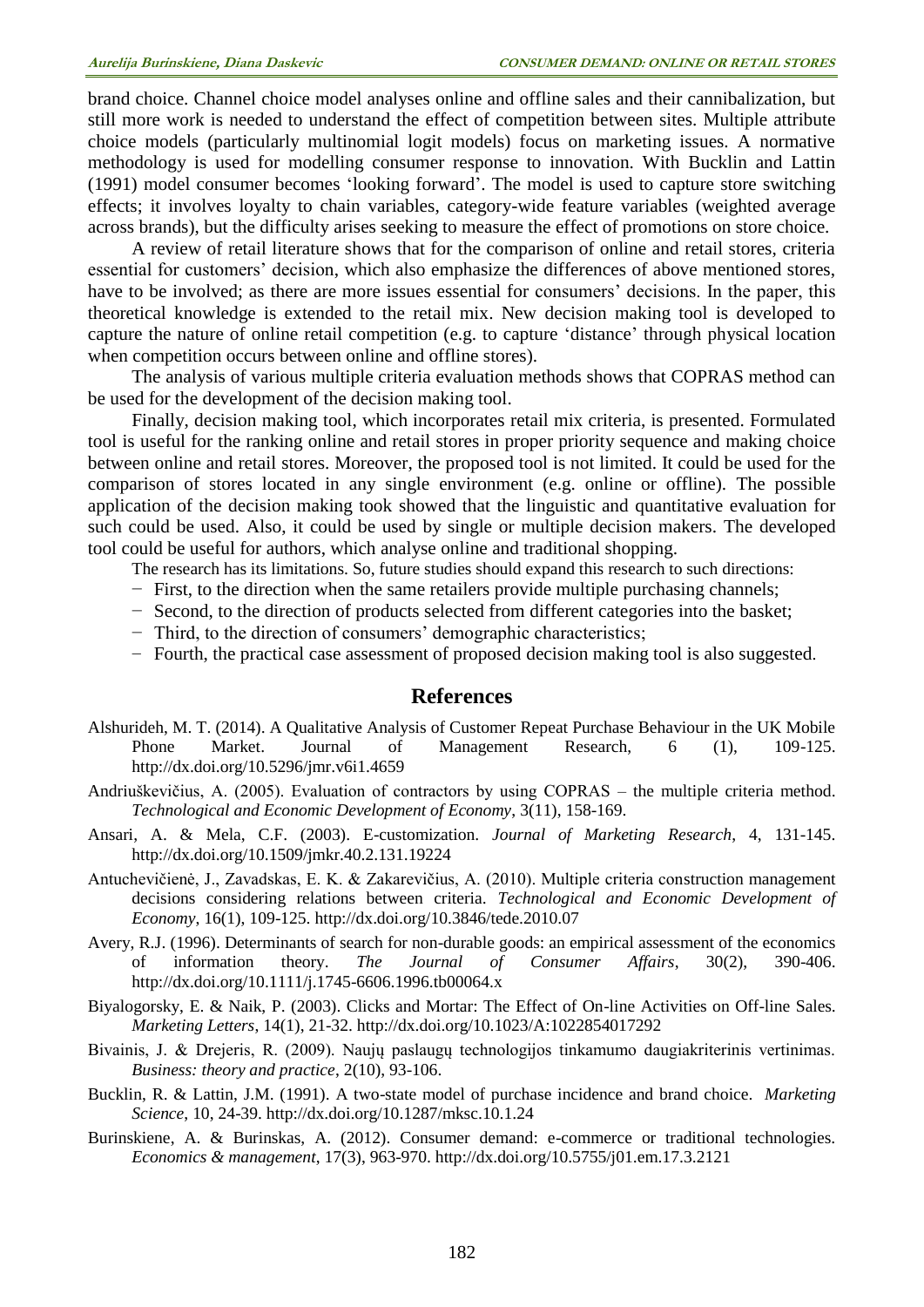- Burke, R. R. (2002). Technology and the customer interface: what consumers want in the physical and virtual store. *Journal of the Academy of Marketing Science*, 30(4), 411-432. <http://dx.doi.org/10.1177/009207002236914>
- Chen, S. & Leteney, F. (2000). Get real! Managing the next stage of internet retail. *European Management Journal*, 18(5), 519-528. [http://dx.doi.org/10.1016/S0263-2373\(00\)00041-4](http://dx.doi.org/10.1016/S0263-2373(00)00041-4)
- Commission of the European Communities (2009). Report on cross-border e-commerce in the EU. Brussels, 74 p. Retrieved from http://ec.europa.eu/purchasers/strategy/docs/com\_staff\_wp2009\_en.pdf.
- DiClemente, D. F., Hantula, D. A. (2003). Applied behavioral economics and consumer choice. *Journal of Economic Psychology*, 24, 589–602. [http://dx.doi.org/10.1016/S0167-4870\(03\)00003-5](http://dx.doi.org/10.1016/S0167-4870(03)00003-5)
- Doney, P. M. & Cannon, J. P. (1997). An examination of the nature of trust in buyer-seller relationships. *Journal of Marketing*, 61(2), 35-51. <http://dx.doi.org/10.2307/1251829>
- Elliot, S. & Fowell, S. (2000). Expectations versus reality: a snapshot of consumer experiences with Internet retailing. *International Journal of Information Management*, 20(5), 323-336. [http://dx.doi.org/10.1016/S0268-4012\(00\)00026-8](http://dx.doi.org/10.1016/S0268-4012(00)00026-8)
- Epp, A.M. & Price, L.L. (2008). Family identity: a framework of identity interplay in consumption practices. *Journal of Consumer Research*, 1(35), 50-70. <http://dx.doi.org/10.1086/529535>
- Eurobarometer (2008). Consumer protection in the internal market. Retrieved from [http://ec.europa.eu/consumers/topics/eurobarometer\\_09–2006\\_en.pdf.](http://ec.europa.eu/consumers/topics/eurobarometer_09–2006_en.pdf)
- Eurobarometer (2012). Consumer attitudes towards cross-border trade and consumer protection. Retrieved from http://ec.europa.eu/public\_opinion/flash/fl\_358\_en.pdf.
- Foxall, G. (2009). Interpreting Consumer Choice The Behavioural Perspective Model. Taylor & Francis, 186 p.
- Ginevičius, R. & Podvezko, V. (2009). Evaluating the changes in economic and social development of Lithuanian counties by multiple criteria methods. *Technological and Economic Development of Economy*, 15(3), 418-436. <http://dx.doi.org/10.3846/1392-8619.2009.15.418-436>
- Ginevičius, R. & Podvezko, V. (2008). Multicriteria graphical-analytical evaluation of the financial state of construction enterprises. *Technological and Economic Development of Economy*, 14(4), 452-461. <http://dx.doi.org/10.3846/1392-8619.2008.14.452-461>
- Ginevičius, R. & Podvezko, V. (2007). Complex assessment of sustainable development of state regions with emphasis on ecological and dwelling conditions. *Ecology*, 53, 41-48.
- Gluhovsky, I. (2009). Customer behavior model for quality-of-service environments with many service levels. *Journal of Electronic Commerce Research*, 10(1), 29-41.
- Grewal, D., Iyer, G. R. & Levy, M. (2002). Internet retailing: enablers, limiters and market consequences. *Journal of Business Research*, 12, 35-42.
- Haubl, G. & Trifts, V. (2000). Consumer decision making in online shopping environments: the effects of interactive decision aids. *Marketing Science*, 19(1), 4-21. <http://dx.doi.org/10.1287/mksc.19.1.4.15178>
- Hauser, J. R. & Urban, G. L. (2011). A normative methodology for modelling consumer response to innovation. Massachusetts Institute of Technology. Operations Research Center, 67 p.
- Kaklauskas, A., Gulbinas, A., Krutinis, M., Naimavičienė, J. & Šatkauskas, G. (2007). Mokymo procese naudojamų pasirenkamų modulių daugiavariantės analizės metodai. *Technological and Economic Development of Economy*, 3(13), 253-258.
- Kildienė, S., Kaklauskas, A. & Zavadskas, E. K. (2011). COPRAS based comparative analysis of the European country management capabilities within the construction sector in the time of crisis. *Journal of Business Economics and Management*, 12(2), 417-434. <http://dx.doi.org/10.3846/16111699.2011.575190>
- Lee, M. K.O. & Turban, E. (2001). A trust model for consumer internet shopping. *International Journal of Electronic Commerce*, 6(1), 75-91.
- Lee, M. K., Kuo, C. & Russell, M. G. (1999). The impact of perceived channel utilities, shopping orientations, and demographics on the consumer's online buying behaviour. *Journal of Computer-Mediated Communication*, 5(2), 25-37.
- Lohse, G. L., Bellman, S. & Johnson, E. J. (2000). Consumer buying behaviour on the internet: findings from panel data. *Journal of Interactive Marketing*, 14(1), 15-29. [http://dx.doi.org/10.1002/\(SICI\)1520-](http://dx.doi.org/10.1002/(SICI)1520-6653(200024)14:1%3C15::AID-DIR2%3E3.0.CO;2-C) [6653\(200024\)14:1<15::AID-DIR2>3.0.CO;2-C](http://dx.doi.org/10.1002/(SICI)1520-6653(200024)14:1%3C15::AID-DIR2%3E3.0.CO;2-C)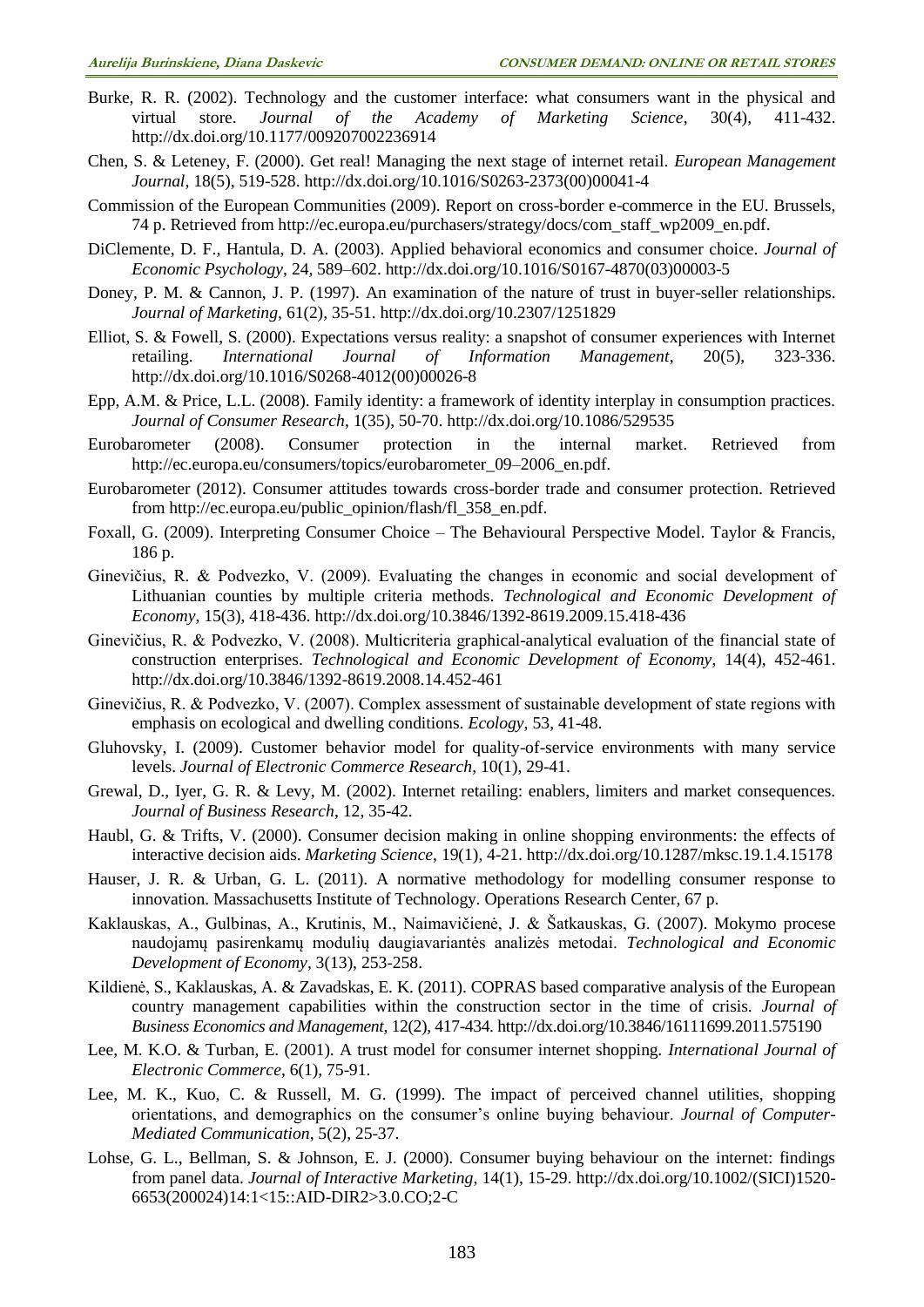- Louiviere, J., Hensher, D. & Swait, J. (2000). Stated choice methods: analysis and application. Cambridge: Cambridge University Press, 399 p. <http://dx.doi.org/10.1017/CBO9780511753831>
- Malinauskas, P. & Kalibatas, D. (2005). Racionalių statybos technologinių procesų parinkimas taikant COPRAS metodą. *Technological and Economic Development of Economy*, 11(3), 197-203.
- Mathwick, C., Malhotra, N. K. & Rigdon, E. (2002). The effect of dynamic retail experiences on experiential perception of value: an Internet and catalogue comparisons. *Journal of Retailing*, 78(1), 51-60. [http://dx.doi.org/10.1016/S0022-4359\(01\)00066-5](http://dx.doi.org/10.1016/S0022-4359(01)00066-5)
- Meier-Pesti, K. & Trubenbach, C. (2009). Mystery shopping evolution of cross-border e-commerce in the EU. YouGovPsychonomics, 105 p.
- Parasuraman, A. & Zinkhan, G. M. (2002). Marketing to and serving customers through the Internet: an overview and research agenda. *Journal of the Academy of Marketing Science*, 30(4), 286–295. <http://dx.doi.org/10.1177/009207002236906>
- Podvezko, V. (2011). The Comparative Analysis of MCDA Methods SAW and COPRAS. *Engineering Economics*, 22(2), 134-146. <http://dx.doi.org/10.5755/j01.ee.22.2.310>
- Podvezko, V. (2005). Agreement of expert estimates. *Technological and Economic Development of Economy*, 2(11), 101-107.
- Rotter, J. B. (1971). Generalized expectancies for interpersonal trust. American Psychologist, 26(5), 443-452. <http://dx.doi.org/10.1037/h0031464>
- Snieška V., Virvilaitė, R., Kvainauskaitė, V., Neverauskas, B., Gatautis, R. & Dovalienė, A. (2007). IT Market and E-Commerce in Transition Economy: Network Externalities. In Heijman, W. et al. (Ed.), *Regional externalities* (pp. 149-172). London, UK: Springer. [http://dx.doi.org/10.1007/978-3-540-](http://dx.doi.org/10.1007/978-3-540-35484-0_8) [35484-0\\_8](http://dx.doi.org/10.1007/978-3-540-35484-0_8)
- Statistics department of Lithuania (2009). On-line database. Retrieved from http://db1.stat.gov.lt/statbank/.
- Thomas, J. S. & Sullivan, U. Y. (2005). Managing Marketing Communications with Multichannel Customers. *Journal of Marketing*, 69 (4), 239-51.<http://dx.doi.org/10.1509/jmkg.2005.69.4.239>
- Turskis, Z., Zavadskas, E. K. & Peldschus, F. (2009). Multi-criteria optimization system for decision making in construction design and management. *Engineering Economics*, 1(61), 7-17.
- VeriSign (2009). E-commerce, trust, and SSL. Retrieved from http://www.verisign.com/ssl/ssl-informationcenter/ecommerce-trust-ssl/index.html.
- Wierenga, B. (2008). Handbook of Marketing Decision Models. Springer, 625 p. <http://dx.doi.org/10.1007/978-0-387-78213-3>
- Wolfinbarger, M. & Gilly, M. C. (2001). Shopping online for freedom, control, and fun. *California Management Review*, 43(2), 34-55. <http://dx.doi.org/10.2307/41166074>
- Zhang, J. & Krishnamurthi, L. (2004). Customizing promotions in online stores. *Marketing Science*, 24(4), 561-578. <http://dx.doi.org/10.1287/mksc.1040.0055>
- Zavadskas, E. K., Kaklauskas, A., Turskis, Z. & Tamošaitienė, J. (2009). Multi-attribute decision-making model by applying grey numbers. *Informatica*, 20(2), 305-320.
- Zavadskas, E. K., Simanauskas, L. & Kaklauskas, A. (1999). Sprendimų paramos sistemos statyboje. Vilnius: Technika.
- Zeileis, A. & Croissant, Y. (2010). Extended Model Formulas in R: Multiple Parts and Multiple Responses. *Journal of Statistical Software*, 34(1), 1-13.

## **Appendixes**

#### **Appendix 1.** Calculation of concordance coefficient

The sum *c* of scores *cij*, presented by experts is calculated:

$$
c = \sum_{i=1}^{r} c_{ie} (i = 1, ..., n)
$$
\n(A1)

here *n* is the number of criteria;  $r$  – the number of experts (which is equal to 7),  $i$  – the particular number of criterion, *e* – the particular expert.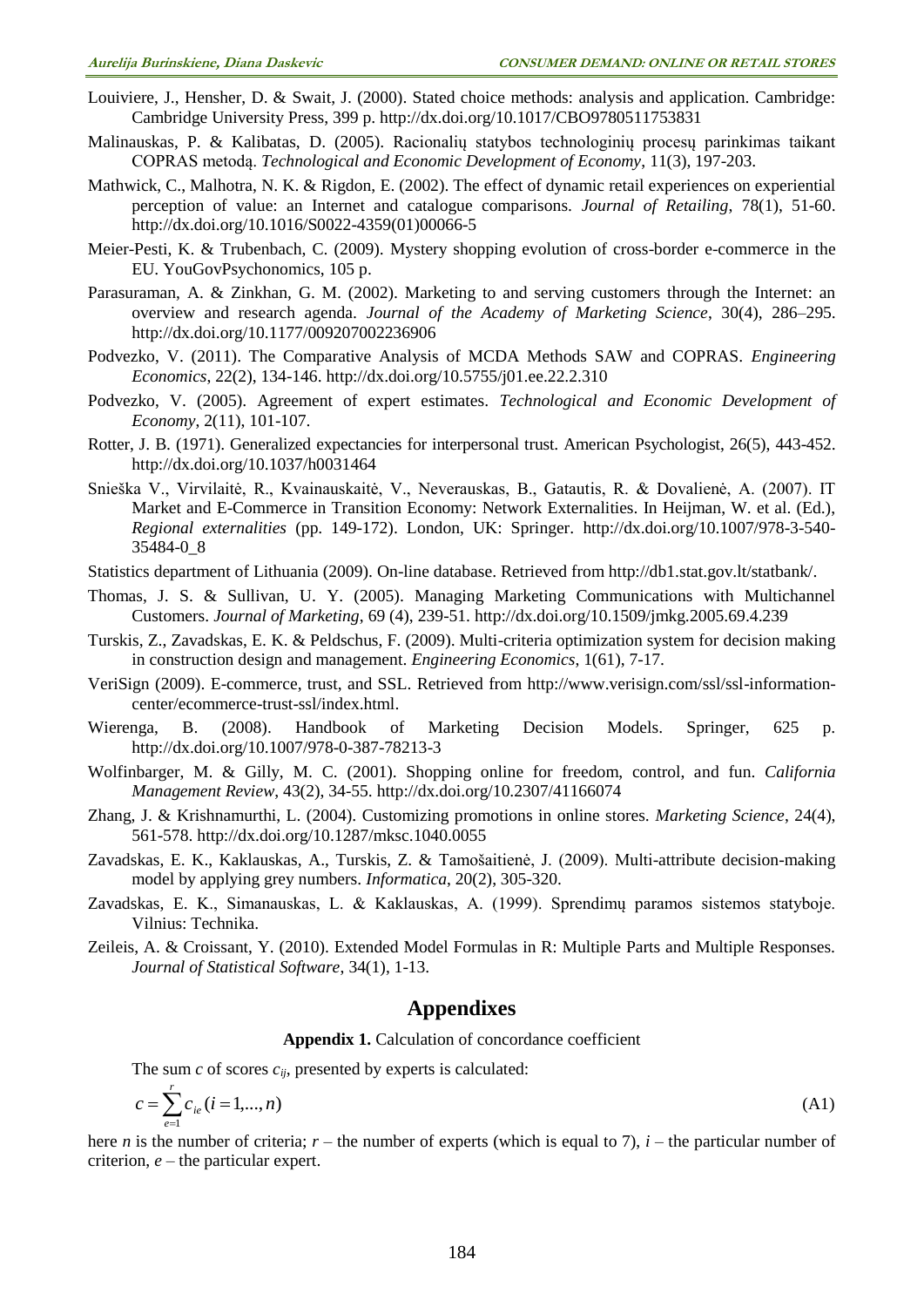$$
q_i = \frac{c_i}{c}, \quad \sum_{i=1}^{5} q_i = 1 \tag{A2}
$$

here *q* is significance of criterion (weight),  $c_i$  – all scores for criterion *i*.

The coefficient of concordance *W* is calculated according such formula:

$$
W = \frac{N}{N_{\text{max}}}, \text{ when } N = \sum_{i=1}^{n} (c_i - \bar{c})^2, \text{ where } \bar{c} = \frac{1}{2} r(n+1) = \frac{1}{2} \cdot 7 \cdot (6+1) = 24.5
$$
 (A3)

here *c* is overall average, *N* – the sum of deviations, which shows difference from average squared, *Nmax* – the sum of deviations in ideally agreed case, which is calculated:

$$
N_{\text{max}} = \frac{r^2 n(n^2 - 1)}{12} = \frac{49 \cdot 6 \cdot (6^2 - 1)}{12} = 857.5
$$
 (A4)

The significance  $x^2$  for the coefficient of concordance is calculated as follows:

$$
x^{2} = Wr(n-1) = W \cdot 7 \cdot (6-1) = 35 \cdot W
$$
\n(A5)

Random number  $x^2$  is distributed under  $x^2$  with the degrees of freedom v (then  $v=n-1$ ) of the chosen significance level  $\alpha$  (in practice  $\alpha$  is usually equal to the value of 0.05 or 0.01). The assessments of experts are aligned calculated  $x^2$  value is greater than the  $x_{kr}$  ( $x_{kr}$  value is taken from the tables of distribution with v=6−1=5 the degrees of freedom and significance level  $\alpha$ =0.05 and is equal to 11.07).

The coefficient of concordance is equal to *W* (if its significance equal to  $x^2$  is greater than the critical value – equal to 11.07) when experts' judgments are in good agreement. This shows if results obtained can be used (Podvezko, 2005).

|                | Criteria  |                |                | Sum of values |                |           |          |                                 |
|----------------|-----------|----------------|----------------|---------------|----------------|-----------|----------|---------------------------------|
| Name           | Direction | Weight         | A <sub>1</sub> | A2            | A <sub>3</sub> | $\cdots$  | An       |                                 |
|                |           |                |                |               |                |           |          |                                 |
| $C_1$          | Max       | q <sub>1</sub> | $d_{11}$       | $d_{12}$      | $d_{13}$       | $\cdots$  | $d_{1n}$ | $S_{I} = \sum_{j=1}^{n} d_{Ij}$ |
| C <sub>2</sub> | Min       | $q_2$          | $d_{21}$       | $d_{22}$      | $d_{23}$       | $\cdots$  | $d_{2n}$ | $S_2 = \sum_{j=1}^{n} d_{2j}$   |
| $C_3$          | Min       | $q_3$          | $d_{31}$       | $d_{32}$      | $d_{33}$       | $\cdots$  | $d_{3n}$ | $S_3 = \sum_{j=1}^{n} d_{3j}$   |
| $C_4$          | Max       | $q_4$          | $d_{41}$       | $d_{42}$      | $d_{43}$       | $\cdots$  | $d_{4n}$ | $S_4 = \sum_{j=1}^{n} d_{4j}$   |
| $C_5$          | Max       | q <sub>5</sub> | $d_{51}$       | $d_{52}$      | $d_{53}$       | $\ddotsc$ | $d_{5n}$ | $S_{5} = \sum_{j=1}^{n} d_{5j}$ |
| $C_6$          | Max       | $q_6$          | $d_{61}$       | $d_{62}$      | $d_{63}$       | $\cdots$  | $d_{6n}$ | $S_6 = \sum_{i=1}^{n} d_{6i}$   |

**Appendix 2. Matrix**

*Source:* created by the authors

#### **Appendix 3.** Label set

| Label set  | Linguistic term  | Value   |
|------------|------------------|---------|
| r.         | Nothing to say   |         |
| $\kappa_2$ | Bad              | 0.2     |
| $\kappa_3$ | Not satisfactory | 0.4     |
| $\kappa_4$ | Satisfactory     | 0.6     |
| $K_5$      | Good             | 0.8     |
| $k_6$      | Very good        | $1.0\,$ |

 *Source:* created by the authors